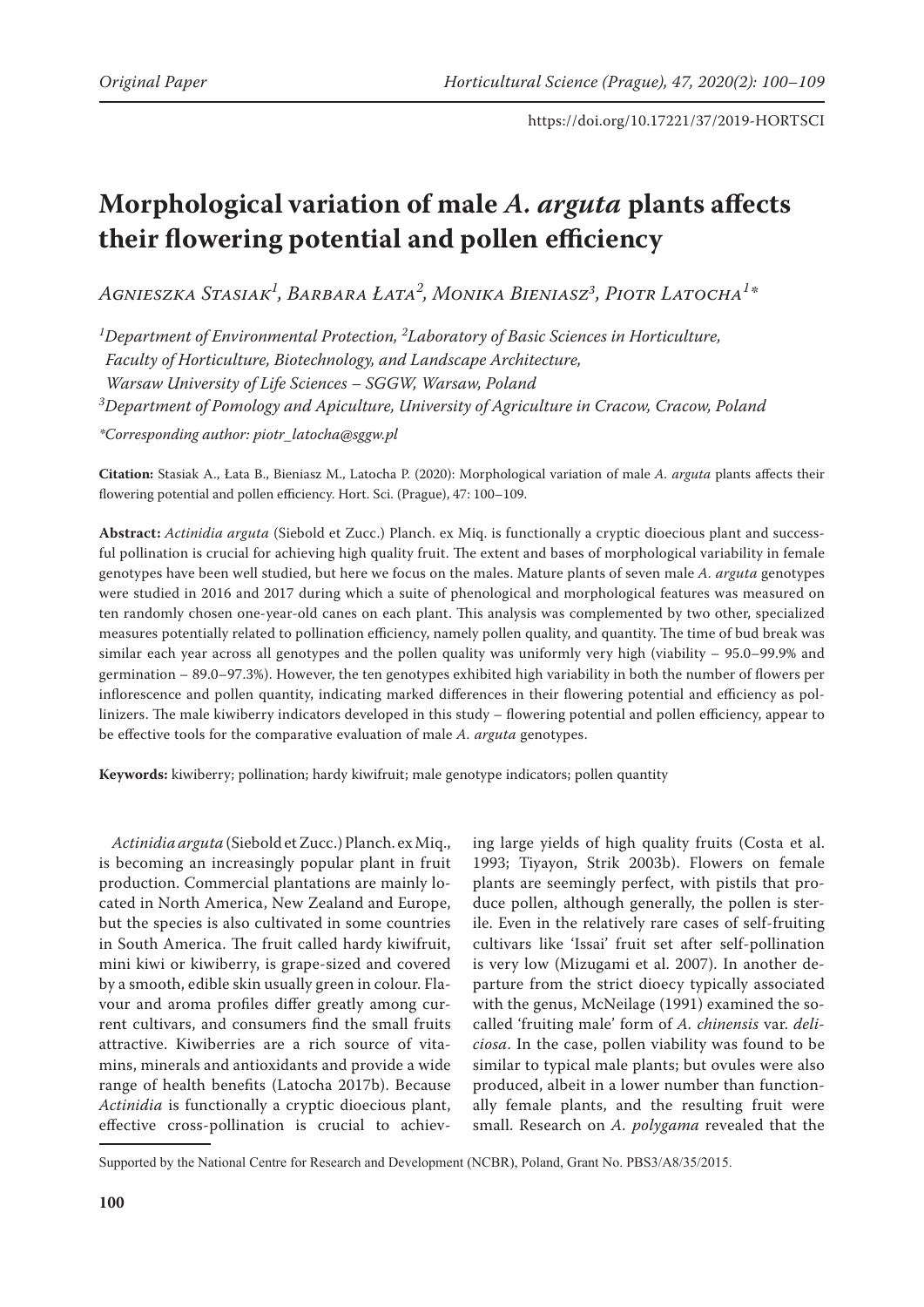only function of stamens on female flowers appear to be attracting insects, thereby encouraging visitation to the flowers (Kawagoe, Suzuki 2004). Other studies indicate that the amount of produced pollen may also be determined by the male plant genotype (Kim et al. 2016).

Several studies have shown that *Actinidia* can be pollinated by the wind as well as insects, primarily bees and bumblebees (Fraser, McNeilage 2016). According to Howpage et al. (2001), open pollination (by wind and bees) generates 89–91% of the fruit set, a very high percentage in comparison to as authors declare, no-bee pollination, with some exposure to wind, which was only 24%. However, Costa et al. (1993) observed much higher fruit set while wind pollination  $(-81-98%)$ , but fruit weight was lower and above 50% was unmarketable. Then it appears, that the most effective method of pollination tested on *A. chinensis* var. *deliciosa* is that of hand pollination (Costa et al. 1993). Also, some methods of artificial pollination using a water solution of previously harvested and preserved pollen have been examined as means of supplementing the natural process and making it more effective. Depending on the source of information, recommendations for long-term pollen storage conditions vary from  $-20$  °C to  $-196$  °C for the *A. chinensis* var. *deliciosa* 'Tomuri' (Abreu, Oliveira 2004; Borghezan et al. 2011; Gill 2014). More recent studies comparing bee and artificial (spraying pollen using machinery) kiwifruit pollinations indicate that the former is much more effective, producing 40% more fruit with higher seed number and weight (Sáez et al. 2019). Related research carried out on the female *A. arguta* cvs. 'Geneva' and 'Weiki' showed that supplemental pollination using pollen from *A. chinensis* var. *deliciosa '*Tomuri' , did not have any significant effect on final fruit set or weight (Stasiak et al. 2017). In light of these findings, and given the fact that *A. arguta* pollen is not yet commercially available, it seems that natural pollination with *A. arguta* pollen may be the most appropriate and safest method [*A. chinensis* var*. deliciosa* pollen can be serve as a vector for *Pseudomonas syringae* pv. *actinidiae* (Psa), a devastating bacterial pathogen]. Although damages caused by Psa mainly impact the commercial production of *A. chinensis* var. *chinensis* and *A. chinensis* var. *deliciosa*, the pathogen has also been isolated from wild forms of *A. arguta*  (Ushiyama et al. 1992; Marcelletti et al. 2011; Tontou et al. 2014). It was due to its virulence and damage to fruit production that in 2012 the European Union

restricted the trade and transport of *Actinidia* plant material, including pollen.

A strong correlation has been observed between fruit weight and seed number in *A. chinensis* var. *deliciosa,* suggesting that effective pollination has a high impact on traits of primary economic importance, namely fruit size and total yield (Costa et al. 1993). A linear relationship between the fruit weight and seed number has also been reported for *A. arguta* 'Ananasnaya' (Tiyayon, Strik 2003b). Less-than-optimal pollination among dioecious plants, may be due to excessive distance between male and female plants, and pollinator bias, which can result in lower frequency of visits to female plants (Costa et al. 1993; de Jong et al. 2005). Seal et al. (2013a,b) showed that the genotype of the pollen source can not only affect final fruit weight, but also influence the synthesis of some bioactive compounds (e.g. anthocyanin) and the dry matter content, characteristics thought until then to be determined by the interaction of the female plant with the environment (Howpage et al. 2001).

The most reasonable and effective way of pollinating *A. arguta* plants is likely using insect-vectored *A. arguta* pollen, and studies like the ones mentioned above underscore the importance of the pollen source (i.e. the male genotype).

It comes as no surprise that female cultivars of *A. chinensis* var*. deliciosa*, *A. kolomikta* and *A. arguta* have been evaluated more frequently than their male forms (Jie, Thorp 1986; Snowball 1997; Tiyayon, Strik 2003a, 2004; Česonienė, Viškelis 2007; Kim et al. 2014). Evaluation of *A. kolomikta* fruiting potential indicated significant differences among genotypes due to both genetic and environmental reasons (Česonienė, Viškelis 2007). So far, very little research has been carried out on the morphological differences among male *A. arguta* cultivars (Kim et al. 2014, 2016).

There are certain limitations on breeding *Actinidia* due to ploidy difference within and among species. Some interspecific crosses have been shown to be more successful than crosses within a species, particularly when the intraspecific crosses are between plants of different ploidy (Ferguson, Huang 2016). However, there are reports that the female diploid *A. chinensis* 'Hort16A' pollinated with pollen from tetraploid *A. chinensis* or hexaploid *A. deliciosa* bears fruit with higher fresh weight compared to that resulting from pollination with pollen from a male diploid *A. chinensis* line (Seal et al. 2013b).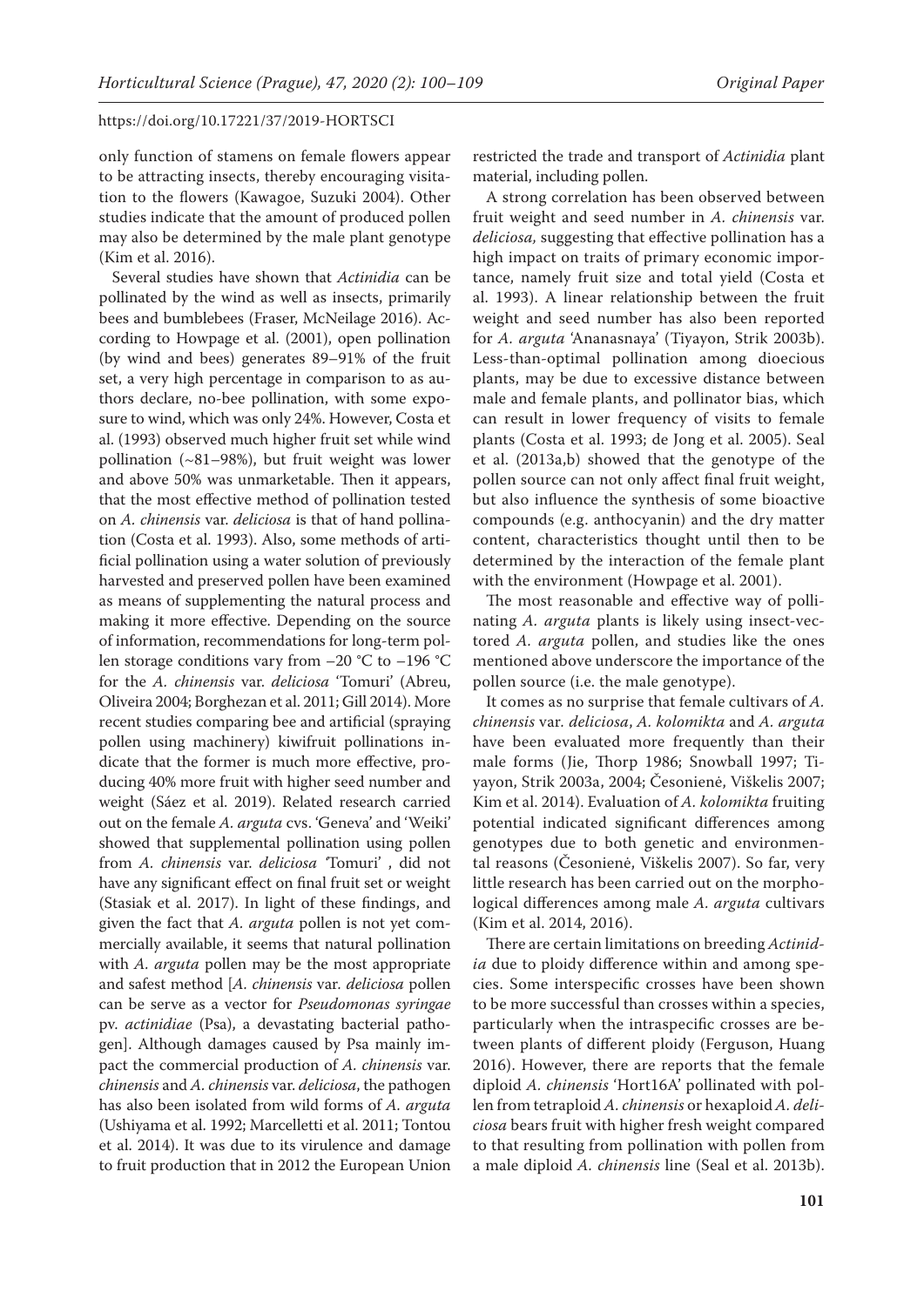Similarly, the tetraploid *A. arguta '*Weiki' and 'Geneva' were successfully hand-pollinated with hexaploid *A. deliciosa* pollen in controlled conditions (Stasiak et al. 2017; 2019). In this case, although fruit set and weight was similar to that achieved via pollination using pollen from male *A. arguta*  tetraploids, some biochemical differences were observed (Stasiak et al. 2019).

There is an impressive level of diversity in ploidy among and within *A. arguta* species. Research on wild genotypes of *A. arguta* in Japan revealed that most (87 out of 127) were tetraploids (Asakura, Hoshino 2017), but geographically separated and relatively localized populations of diploids and hexaploids were also found (Katakoa et al. 2010). Further studies showed that naturally occurring in the area of Hokkaido (Japan) are diploid accessions of both *A. kolomikta* and *A. polygama*, along with tetraploid *A. arguta* (Asakura, Hoshino 2016). In contrast, Bogačioviene et al. (2019) examined 6 genotypes of *A. arguta* that are grown in Europe and found that one male was diploid, four females were tetraploids, and one female was hexaploid.

In view of the growing interest and investment in the commercial cultivation of *A. arguta* and the lack of systematic evaluation of male cultivars, despite the clear importance of pollen source to fruit production and quality, we have decided to examine in detail pollinizing selections used in European conditions. Specifically, the aim of this work is to evaluate the morphology, flowering potential and pollen efficiency of seven *A. arguta* male genotypes.

# **MATERIAL AND METHODS**

**The plant material and growing conditions.**  The work was dedicated to four *A. arguta* male cultivars ('Weiki', 'Nostino', 'Joker' and 'Rubi'), one *A. arguta* var. *purpurea* cultivar ('Rot'), and two hybrids between *A. arguta* and *A. arguta* var. *purpurea* (F7 and F21), all tetraploids (Table 1). All plants of were

grown at the Experimental Garden of the Environmental Protection Department at the Warsaw University of Life Sciences in central Poland and each genotype was represented in the study by three mature plants, each at least five-years-old. All plants were grown in similar soil and water conditions and were maintained and fertilized according to standard recommendations (Strik 2005, Latocha 2017a). The study was conducted in 2016 and 2017. Both seasons were warmer and wetter than the long-term average, but average temperature was similar across the two study years. Total annual precipitation was about 100 mm lower in 2016 than in 2017, and differences in precipitation were very high during the spring time when flowering occurred (May-June) (Figure 1). In both growing seasons, plants were watered during dry weather to avoid water stress.

**Morphological measurements and observations.** Ten one-year-old canes, each at least 50 cm long, were randomly chosen on each plant in early spring; and suite of the measurements was made in late spring, including cane length, number of buds per cane, average internode length, percentage bud break, number of flowering summer shoots, and number of flowers per flowering shoot. Afterwards, the flowering potential (FP), defined as the number of flowers per winter bud or per unit cane length, was calculated for each genotype.

Pollen quality and quantity. To compare pollen efficiency per flower, anthers were counted in thirty randomly chosen flowers per vine and pollen quantity per anther was measured. To accomplish this, anthers were isolated from flowers just before anthesis and pollen grains were collected and evaluated according to Bieniasz et al. (2017). For each genotype, four groups of ten anthers each were placed in 1 mL Eppendorf microcentrifuge tubes and dried at 30 °C for 12 hours. A 2% eosin solution (1 mL) was then added to the tubes and mixed using a Vortex shaker for 30 seconds. Then, 0.2 mL of the homogeneous suspension was load-

Table 1. Information about the male genotypes used in this study

| Clone     | Species                                    | Place of origin              |  |  |
|-----------|--------------------------------------------|------------------------------|--|--|
| 'Weiki'   | A. arguta                                  | Clematis Nursery, Poland     |  |  |
| 'Nostino' | A. arguta                                  | Häberli Nursery, Switzerland |  |  |
| 'Joker'   | A. arguta                                  | own selection                |  |  |
| 'Rot'     | A. arguta var. purpurea                    | Werner Merkel, Germany       |  |  |
| 'Rubi'    | A. arguta                                  | own selection                |  |  |
| F7        | A. arguta $\times$ A. arguta var. purpurea | own selection                |  |  |
| F21       | A. arguta $\times$ A. arguta var. purpurea | own selection                |  |  |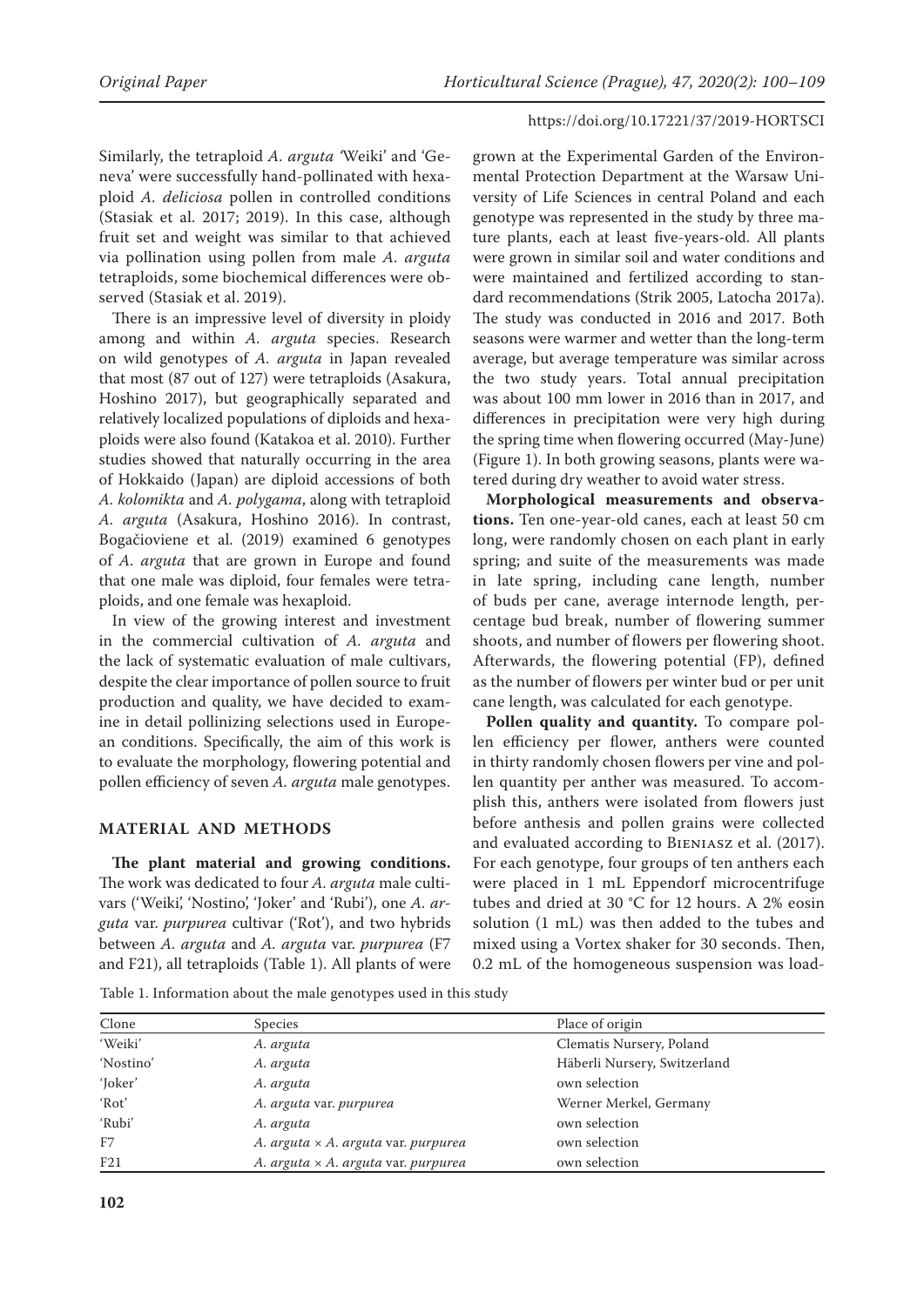

ed into a Bürker hemacytometer (Merck, Poland). and pollen counts were conducted under an AXIO Imager M2 microscope (from Carl Zeiss, Germany) at 100× magnification, For each vine, pollen quantity was calculated by multiplying the number of anthers per unit cane length by the pollen grain count, standardized to pollen grains per anther.

In addition to pollen quantity, viability and germability were also measured as indicators of pollen quality. Pollen from 50 flowers in balloon stage was collected for this analysis. Anthers cut out of flowers were put on Petri dishes and left for 24 h to reveal pollen, For analysing pollen viability, the Alexander method was used, in which viable pollen grains appear red and the non-viable green (Alexander 1969). Pollen germability was assessed directly on a 15% sucrose agar medium poured into Petri dishes and allowed to cool to room temperature. Using the same microscope as above, observations were taken after a 12 hour incubation period at room temperature. The base for calculating both parameters consisted of 50 pollen grains, and observation were repeated four times at 100× magnification. In analysing germability, a pollen grain was considered germinated only if the length of its pollen tube exceeded twice its grain diameter.

**Statistical analysis.** The normality of the data was verified using the Shapiro-Wilk test. When the assumption of normality was met, an ANOVA analysis was performed. Otherwise, the non-parametric equivalent, a Kruskal-Wallis H test was carried out at a 5% significant level. In both instances, pairwise comparisons were made to identify homogeneous groups, withthe Tukey test and the Wil-



coxon signed-rank test performed for the normal and non-normal datasets, respectively. All statistical analyses were made using the Statistica software, version 13.0 [TIBCO Software Inc. (2017), http://statistica.io, USA].

# **RESULTS AND DISCUSSION**

Pollination is a crucial process in fruit production and one in particular need of strategic management in the cultivation of dioecious plants such as *A. arguta*. As discussed in detail in the introduction, several studies have established a positive correlation between pollination and fruit production in several *Actinidia* spp. (Costa et al. 1993; Howpage et al. 2001; Tiyayon, Strik 2003b; Sáez et al. 2019). There are some reports that efficient pollination in kiwifruit and kiwiberry may be achieved using pollen of a higher ploidy level than that of the receiving female genotype (Seal et al. 2013b; Stasiak et al. 2017, 2019). Other studies suggest that the genotypes and ploidies of both parents may have an impact on some fruit quality parameters (Seal et al. 2013b, Stasiak et al. 2019). Data collected during this two-year study lays the foundation for a method of selecting male genotypes which may serve as effective commercial pollinizers for female plants.

**Plant and flowering morphology.** Analysis of basic morphological parameters indicated that the average internode length did not vary between seasons but did vary significantly among tested genotypes (Table 2). The shortest internodes were recorded for 'Nostino' (2.5 cm) and the longest for 'Rubi' and F7 (4.8 and 4.2 cm, respectively). Internode length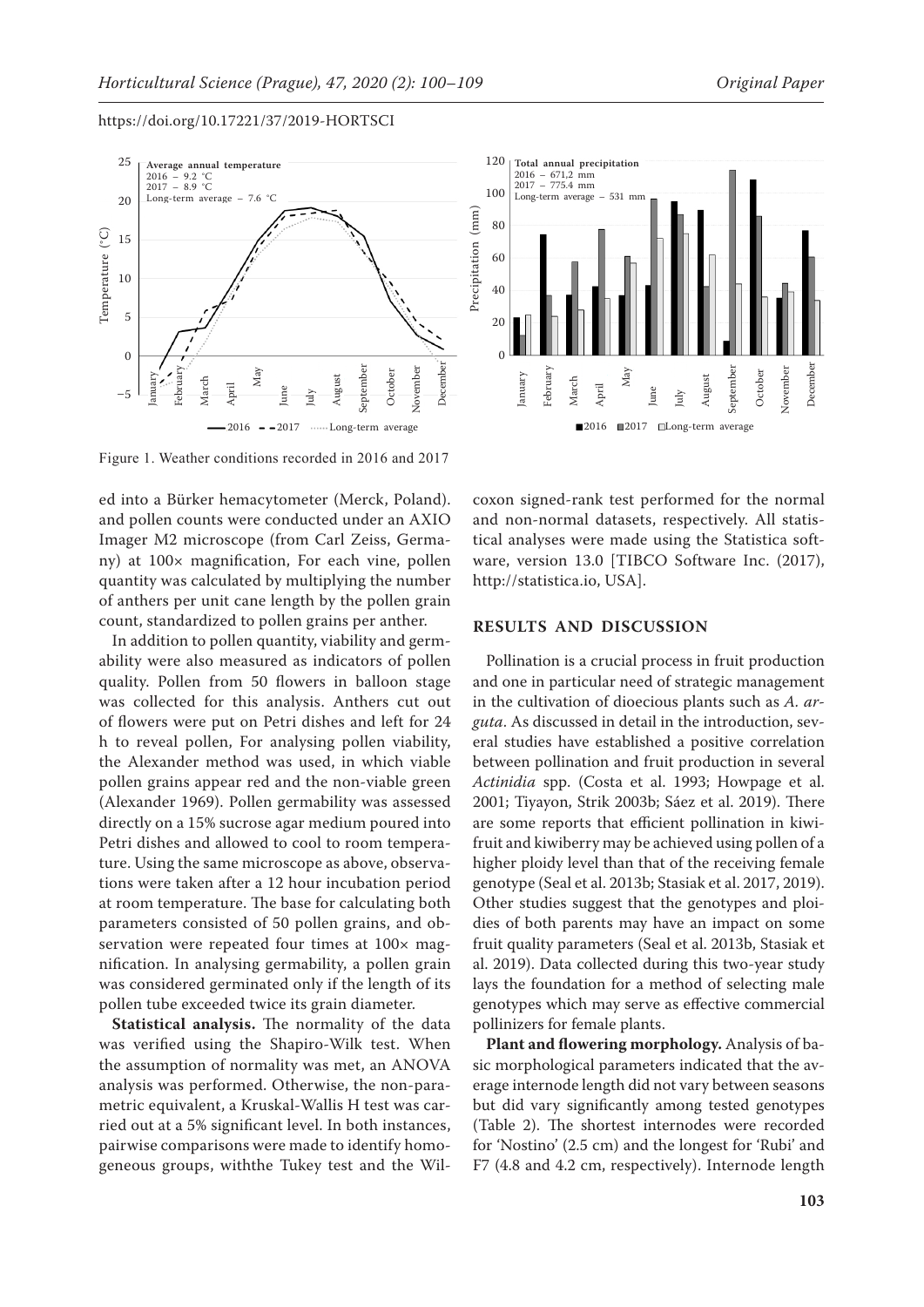| Table 2. Characteristics of one-year-old canes of four A. arguta ('Weiki', 'Nostino', 'Joker', 'Rubi', one A. arguta var. |
|---------------------------------------------------------------------------------------------------------------------------|
| purpurea ('Rot') and two A. arguta x A. arguta var. purpurea (F7 and F21) male genotypes. Data, representing a two-       |
| year average, were analysed using the Kruskal-Wallis and Wilcoxon signed-rank test with a significance level of 0.05      |

| Genotype                  | Average one-year-old cane<br>internode length (cm) | Percentage of terminating<br>summer shoots |  |  |
|---------------------------|----------------------------------------------------|--------------------------------------------|--|--|
| 'Weiki'                   | $3.6^{bc1}$                                        | 91.8                                       |  |  |
| 'Nostino'                 | 2.5 <sup>d</sup>                                   | 94.7                                       |  |  |
| 'Joker'                   | 2.7 <sup>cd</sup>                                  | 88.3                                       |  |  |
| 'Rot'                     | $3.6^{bc}$                                         | 87.2                                       |  |  |
| 'Rubi'                    | 4.8 <sup>a</sup>                                   | 83.9                                       |  |  |
| F7                        | $4.2^{ab}$                                         | 74.7                                       |  |  |
| F21                       | 2.9 <sup>cd</sup>                                  | 87.3                                       |  |  |
| Mean                      | 3.5                                                | 86.8                                       |  |  |
| Median                    | 3.5                                                | 87.3                                       |  |  |
| Significance <sup>2</sup> | ***                                                | <b>NS</b>                                  |  |  |

 $\rm ^1V$ alues in each column marked with the same letter do not differ significantly;  $\rm ^2$ significance level designations: \*\*\* for *P* ≤ 0.001, \*\* for 0.001 < *P* ≤ 0.01, \* for 0.01 < *P* ≤ 0.05 and *NS* for *P* > 0.05

may differ depending on shoot origin on the vine (Tiyayon, Strik 2003a). Comparing shoots of similar origin, namely one-year-old canes growing directly from the cordon, the internode length for 'Ananasnaya' was found to be 2.5 cm in one research location and 3.2 cm in another. Therefore, local conditions and plant treatment may play an important role in shaping plant morphological features (Tiyayon, Strik 2003a).

Shoot type analysis revealed a strong disproportion between terminating and non-terminating shoots growing from one-year-old canes. Terminating shoots dominated regardless of the genotype, accounting for 83.9–94.7% of all the examined summer shoots in the cases of 'Rubi' and 'Nostino', respectively (Table 2). Certain other parameters exhibited seasonal variation. The percentage of spring bud break, for instance, was similar for all genotypes (Table 3) but on average higher in 2016 (ranging from 46.7–62.7%) than in 2017 (37.2–56.8%). Similar results have been recorded by Snowball (1997) as well as by Tiyayon, Strik (2003) for female

Table 3. Characteristics of canes and summer shoots of four *A. arguta* ('Weiki', 'Nostino', 'Joker', 'Rubi', one *A. arguta*  var. *purpurea* ('Rot') and two *A. arguta* × *A. arguta* var. *purpurea* (F7 and F21) male genotypes

| Genotype                  | Percentage of spring<br>bud break (A) |      | Percentage of flowering<br>summer shoots (A) |           | Number of flowers per 10 cm<br>of flowering shoot |                    |
|---------------------------|---------------------------------------|------|----------------------------------------------|-----------|---------------------------------------------------|--------------------|
|                           | 2016                                  | 2017 | 2016                                         | 2017      | 2016(A)                                           | 2017(B)            |
| 'Weiki'                   | 49.3                                  | 44.9 | 43.8 <sup>1</sup>                            | 92.3      | 19.3 <sup>ab</sup>                                | $25.4^{\circ}$     |
| 'Nostino'                 | 50.6                                  | 40.7 | 100.0 <sup>a</sup>                           | 96.2      | 52.8 <sup>a</sup>                                 | 48.9 <sup>a</sup>  |
| 'Joker'                   | 48.1                                  | 37.6 | $99.2^{ab}$                                  | 92.5      | $28.3^{ab}$                                       | 25.7 <sup>c</sup>  |
| 'Rot'                     | 46.9                                  | 37.2 | 81.3 <sup>ab</sup>                           | 73.9      | $26.3^{ab}$                                       | 26.9 <sup>c</sup>  |
| 'Rubi'                    | 46.7                                  | 46.3 | $90.4^{ab}$                                  | 100.0     | 25.7 <sup>ab</sup>                                | 30.7 <sup>bc</sup> |
| F7                        | 62.4                                  | 56.8 | 87.6 <sup>ab</sup>                           | 100.0     | $27.1^{ab}$                                       | $43.3^{ab}$        |
| F21                       | 55.4                                  | 42.7 | 95.6 <sup>ab</sup>                           | 83.8      | $16.1^{b}$                                        | 8.7 <sup>d</sup>   |
| Mean                      | 50.0                                  | 43.2 | 85.2                                         | 89.2      | 35.3                                              | 35.0               |
| Median                    | 48.7                                  | 43.3 | 93.9                                         | 92.3      | 34.9                                              | 37.5               |
| Significance <sup>2</sup> | NS                                    | NS   | 染染                                           | <b>NS</b> | *                                                 | ***                |

Data were analysed using a two-year average with the Kruskal-Wallis and Wilcoxon signed-rank test (A), one-way ANOVA and Tukey's test (B), both with a significance level of 0.05

 $1$ Values in each column marked with the same letter do not differ significantly;  $2$ significance level designations: \*\*\* for *P* ≤ 0.001, \*\* for 0.001 < *P* ≤ 0.01, \* for 0.01< *P* ≤ 0.05 and *NS* for *P* > 0.05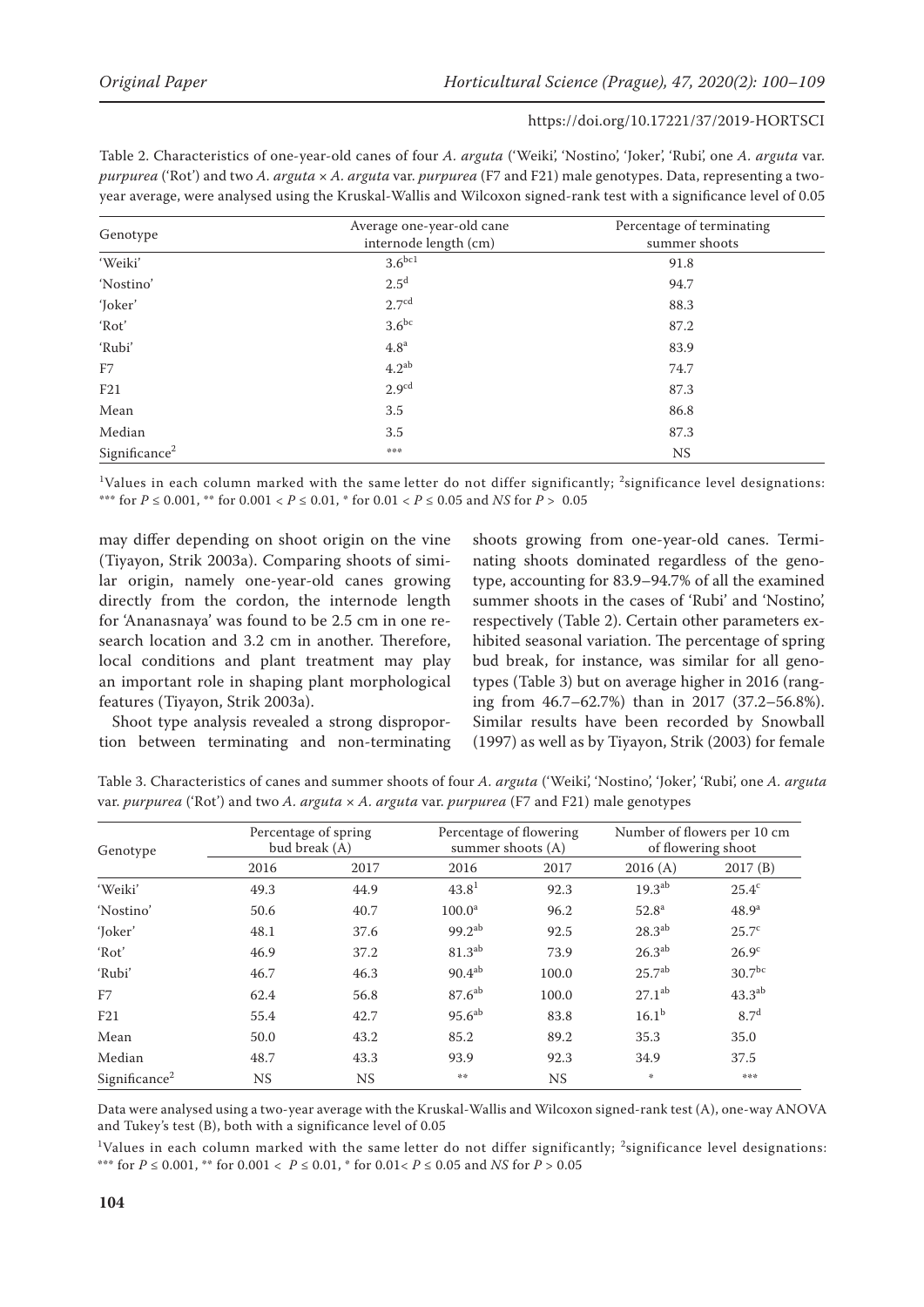*A. arguta* cultivars (44.3–49.8% and 34–57%, respectively), suggesting that this feature may be typical for the species as a whole, rather than varying greatly among genotypes.

In this study, the percentage of floral summer shoots differed between 'Weiki' and 'Nostino' in 2016 (43.8% vs. 100%, respectively); but no differences were observed in 2017 (Table 3). This result suggests that the 'Weiki' cultivar may exhibit greater sensitivity to ambient weather conditions. In general, the percentage of floral summer shoots observed in this study, was much higher than that observed by Snowball (1997) on the female selections of *A. arguta* var. *arguta* and *A. arguta*  var. *cordifolia* (13.0–33.1%). In comparison much higher (above 70%) percentage of fertile shoots was observed on the commercial female 'Ananasnaya' (Tyiayon, Strik 2003b). No differences in the percentages of fertile shoots originating from different wood types was noticed in 'Ananasnaya' (Tyiayon, Strik 2003a). This may suggest a greater variation in the density of fertile shoots among female genotypes and indicate that well-selected female commercial cultivars could have more fertile shoots. However there are reports of some environmental factors, such as plant insolation, suggesting that overhead shading for 2 month before harvest may lower the floral shoots number in subsequent year (Tyiayon, Strik 2004). Flower density, calculated as the number of flowers per 10 cm

of summer shoots is shown in Table 3. The lowest flower density was exhibited by F21 (16.1 and 8.7 flowers per 10 cm of shoots in 2016 and 2017, respectively) and the highest by 'Nostino' (around 50 per 10 cm of summer shoots). In 2016, the flower densities of the other genotypes ranged between those recorded for F21 and 'Nostino' and, according to the Kruskal-Wallis test, were statistically similar to each. The situation differed in 2017, however. Data analysed using the ANOVA and Tukey tests indicated a normal flower distribution and F7 (43.3 flowers per 10 cm of summer shoots) grouping with both 'Nostino' (48.9) and 'Rubi' (30.7). The largest differences across the two years is seen in the cases of the F7 and F21 (16.2 and 7.4 flowers per 10 cm of summer shoots, respectively).

**The flowering potential and the pollen efficiency.**  The analysis of the number of anthers per flower revealed significant differences among genotypes. More anthers in one flower were recorded in case of F7, 'Nostino', 'Joker' and 'Rubi' (36.5, 37.0, 39.0 and 40.0, respectively) (Table 4). The F21 had the lowest number of anthers followed by 'Weiki' and 'Rot'.

As mentioned before, one of the basic parameters used to measure flowering potential is number of flowers per inflorescence, a parameter that is usually applied in selecting genotypes with high flowering potential. As shown in Figure 2, the most common number of flowers per inflorescence on terminating shoots for majority of the male genotypes

| Genotype                  | Number of anthers<br>per flower (A) | $FP_{1}(A)$        | FP <sub>2</sub> (B) |  |
|---------------------------|-------------------------------------|--------------------|---------------------|--|
| 'Weiki'                   | 30.0 <sup>c1</sup>                  | $7.6^{bc}$         | $276^{bc}$          |  |
| 'Nostino'                 | 37.0 <sup>a</sup>                   | $16.5^{ab}$        | 550 <sup>a</sup>    |  |
| 'Joker'                   | 39.0 <sup>a</sup>                   | 15.0 <sup>ab</sup> | $325^{\rm b}$       |  |
| 'Rot'                     | 34.0 <sup>b</sup>                   | $7.9^{bc}$         | $271^{bc}$          |  |
| 'Rubi'                    | 40.0 <sup>a</sup>                   | $21.1^a$           | 557 <sup>a</sup>    |  |
| F7                        | $36.5^{ab}$                         | $24.0^{\circ}$     | $223^{bc}$          |  |
| F21                       | 28.0 <sup>c</sup>                   | 3.9 <sup>c</sup>   | 124 <sup>c</sup>    |  |
| Mean                      | 35.0                                | 14.1               | 332.9               |  |
| Median                    | 34.5                                | 13.1               | 289.5               |  |
| Significance <sup>2</sup> | ***                                 | ***                | ***                 |  |

Table4. Flower morphology and flowering potential (FP) of four *A. arguta* ('Weiki', 'Nostino', 'Joker', 'Rubi', one *A. arguta* var. *purpurea* ('Rot') and two *A. arguta* × *A. arguta* var. *purpurea* (F7 and F21) male genotypes

Data were analysed using two-year average with the Kruskal-Wallis and Wilcoxon signed-rank test(A),one-wayANOVA and Tukey's test (B), both with asignificance level of 0.05;FP<sub>1</sub>– number of flowers per winter bud; FP<sub>2</sub>–number of flowers per 1 m of one-year-old cane

 $\rm ^1$ Values in each column marked with the same letter do not differ significantly;  $\rm ^2$ significance level designations: \*\*\*for *P*≤0.001,\*\*for 0.001 < *P* ≤ 0.01, \*for 0.01 < *P* ≤ 0.05 and *NS* for *P* > 0.05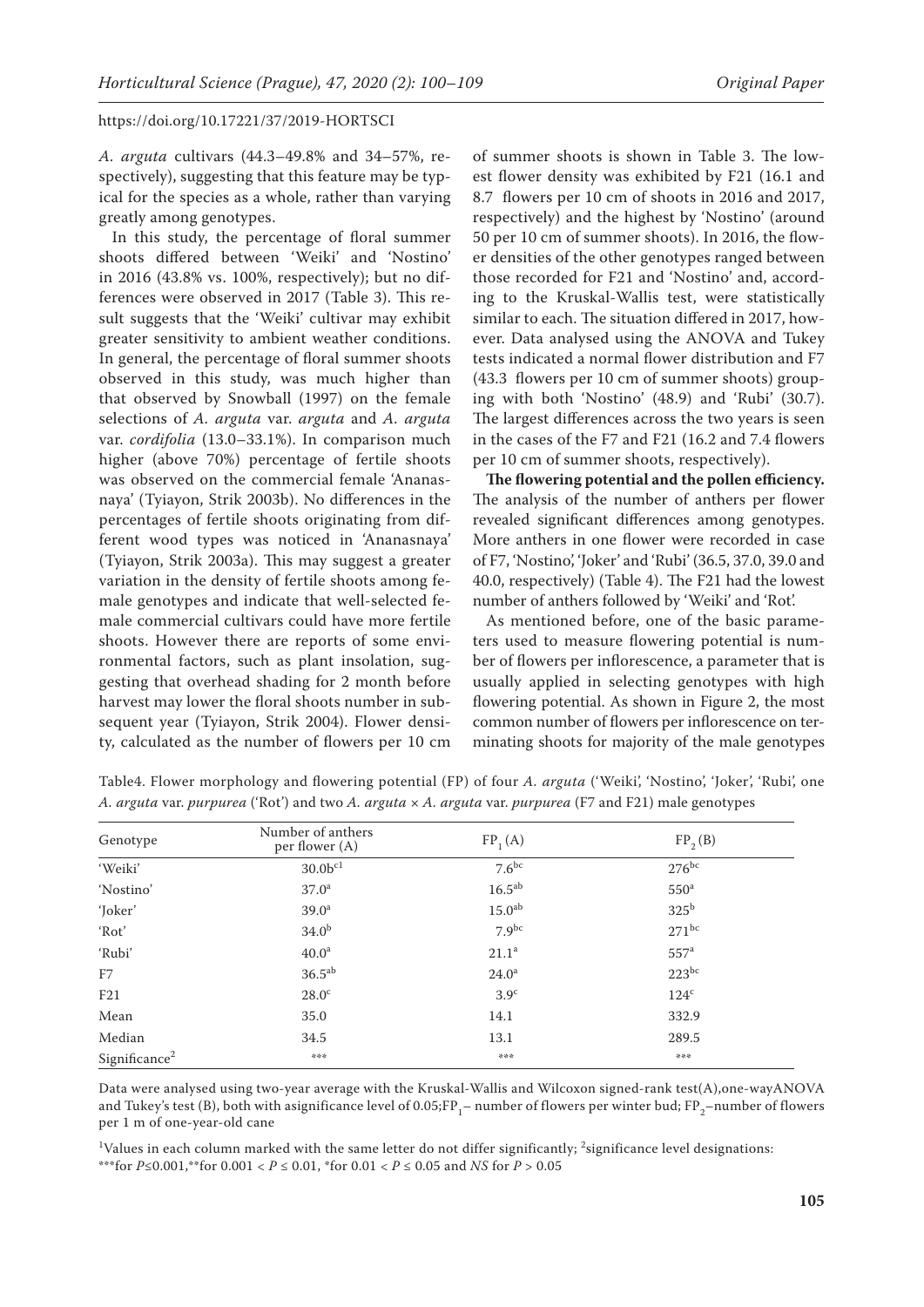

#### Genotype

Figure 2. Distributions of flower number per inflorescence of four *A. arguta* ('Weiki', 'Nostino', 'Joker', 'Rubi', one *A. arguta* var. *purpurea* ('Rot') and two *A. arguta* × *A. arguta*  var. *purpurea* (F7 and F21) male genotypes. Medians are indicated with open white dot, and bold grey lines span the distance between the first and third quartile

Data were analysed using the Kruskall-Wallis and Wilcoxon range tests with a significance level of 0.05. Within each plot, genotypes marked with the same letter do not differ significantly

in this study was seven. One exception proved to be F21 typically with only three flowers per inflorescence. The second number is also typical for male *A. chinensis* var. *deliciosa* according to McNeilage (1991). On the other hand, most genotypes characterised with a wide distribution in the number of flower per inflorescence, ranging from 1 to 10 (e.g. in 'Weiki', 'Joker' and 'Rot') or even as high as 17 ('Nostino' and 'Rubi'). As the results were not distributed normally, non-parametric tests were used for statistical analysis, in which the genotypes were divided into four homogenous groups, as shown in Figure 2. The highest mean numbers of flowers were observed in 'Nostino' and 'Rubi' (>7), whereas F7, 'Weiki' and 'Rot'

## https://doi.org/10.17221/37/2019-HORTSCI

had 3–7 flowers. Non-terminating shoots, which accounted for 5.3–16.1% of all shoots, exhibited similar distributions as those found on terminating shoots (Figure 2). Generally, the number of flowers per inflorescence was higher compared to that reported previously in different *Actinidia* species (Snowball 1997). In the same study, only *A. guilinensis* and *A. latifolia* have been observed to have higher densities exceeding 50 flowers per inflorescence.

The flowering potential was defined as the number of flowers per unit length of cane, or the number of flowers per winter bud and was calculated for each male genotype. As shown in Table  $4, FP<sub>1</sub>$  (the number of flowers per winter bud) was the highest in the case of F7 and 'Rubi' (24.0 and 21.1, respectively). The figure was slightly lower for 'Nostino' and 'Joker', and the lowest number was observed for F21.  $FP_2$  (number of flowers per meter of cane) –was the highest for the 'Rubi' and 'Nostino' (557 and 550, respectively) and the lowest for F21 (124). Regardless of the assessment method used  $(FP_1 \text{ or } FP_2)$ , the essential ranking of genotypes was generally consistent; however, large discrepancies between these two parameters were noted in the cases of 'Rot' and F7. Such discrepancies may be accounted for by morphological differences (e.g. the length of internodes), and indeed one might posit that shorter internode lengths result in higher flower production. While such a relationship is evident in the cases of 'Nostino' and 'Joker', the internodes lengths of 'Rubi' and F7 are nearly twice as long  $(4.2-4.8$  cm) (Table 2) and yet these cultivars produced a very large number of flowers. It would seem that the internode length is an independent factor which may or may not have an impact on flowering potential. Consequently, more attention should be paid to other features, such as, for example, the number of flowers per inflorescence.

The pollen efficiency (PE) of each genotype was calculated based on the number of pollen grains per anther multiplied by the mean number of anthers per flower, and the FP. Differences among the male selections were observed, based on the number of pollen grains per anther (Table 5). F21 was the genotype with the lowest number of grains per anther (5 573), roughly 9.5 times lower than 'Joker' (52 992) and almost 11.5 times lower than that of 'Weiki' (64,150). A higher number of pollen grains per anther was observed in 'Rot', 'Nostino' and F7 genotypes (ranging between 76 483–79 633 grains). The highest number of pollen grains was produced by anthers of 'Rubi'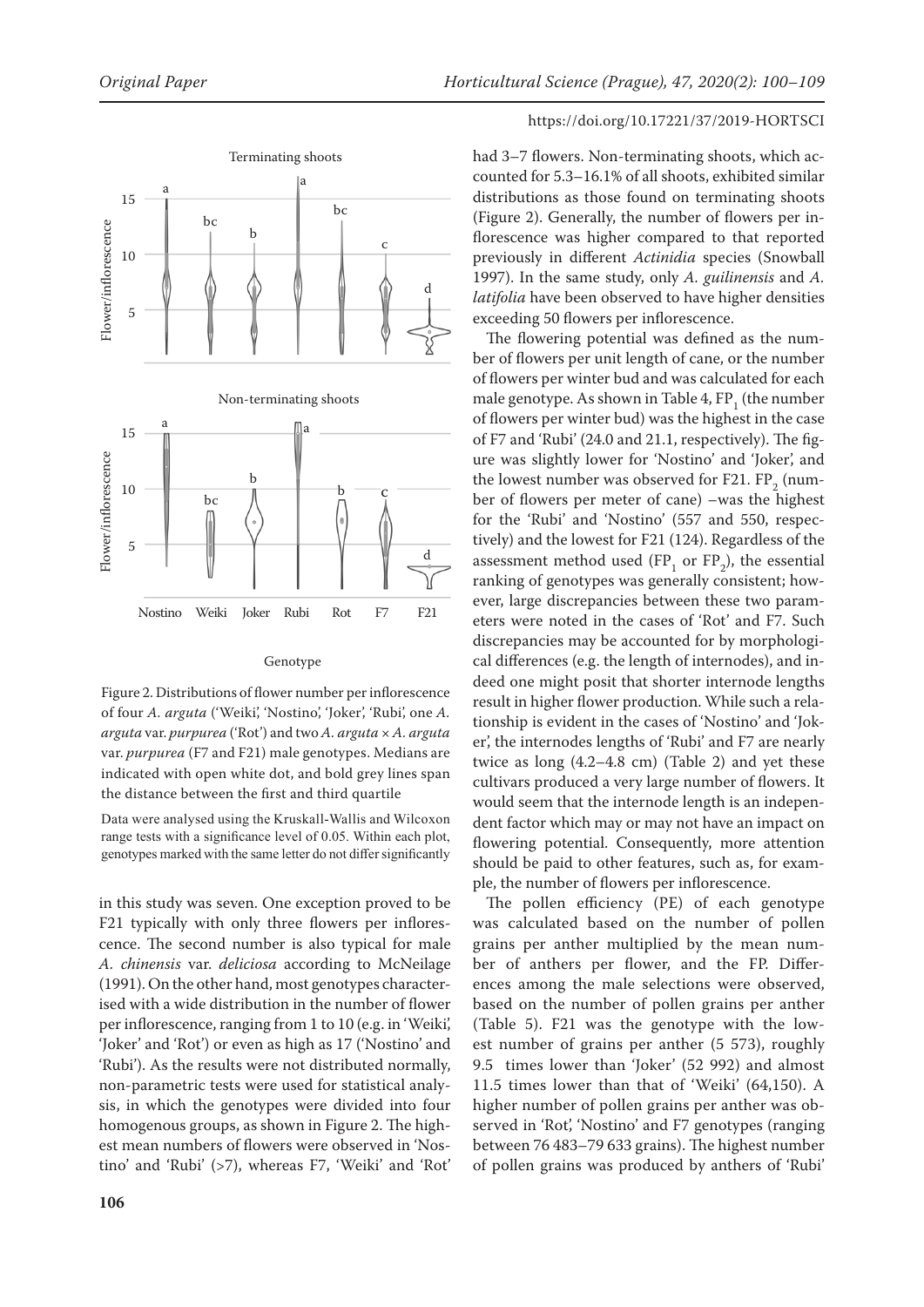| Genotype                  | Number<br>of pollen grains<br>per anther $(A)$ | Number<br>of pollen grains<br>per flower (B) | Pollen efficiency<br>$(A)$ $(PE_1)$ | Pollen efficiency<br>$(A)$ $(PE_2)$ | Pollen viability<br>$(A)$ $(\%)$ | Pollen in vitro<br>germability (A)<br>$(\%)$ |
|---------------------------|------------------------------------------------|----------------------------------------------|-------------------------------------|-------------------------------------|----------------------------------|----------------------------------------------|
| Weiki'                    | 64 150 <sup>b1</sup>                           | 2 189 793 <sup>b</sup>                       | 16 576 360 <sup>bc</sup>            | 435 768 810 <sup>f</sup>            | 99.9                             | 97.3                                         |
| 'Nostino'                 | 77 717ab                                       | $2.881.073^b$                                | 47 766 811 <sup>abc</sup>           | 1 457 822 940 <sup>a</sup>          | 99.0                             | 95.5                                         |
| 'Joker'                   | $52992^{\rm b}$                                | $2152058^{\rm b}$                            | 32 192 640 <sup>abc</sup>           | 596 120 070 <sup>e</sup>            | 96.4                             | 92.1                                         |
| 'Rot'                     | 76 483 <sup>ab</sup>                           | $2706896^{\rm b}$                            | 22 647 351abc                       | 699 513 520 <sup>d</sup>            | 96.4                             | 89.0                                         |
| 'Rubi'                    | 94 817 <sup>a</sup>                            | 4 063 152 <sup>a</sup>                       | 85 529 350 <sup>a</sup>             | 1 027 977 460 <sup>b</sup>          | 97.7                             | 92.4                                         |
| F7                        | 79 633 <sup>ab</sup>                           | $2821116^{b}$                                | 67 565 728 <sup>ab</sup>            | 930 968 280 <sup>c</sup>            | 99.8                             | 95.4                                         |
| F21                       | $5.573^{\circ}$                                | $153976^{\circ}$                             | $866535^{\circ}$                    | 22 057 250 <sup>g</sup>             | 95.0                             | 90.5                                         |
| Mean                      | 64 481                                         | 2 424 009                                    | 38 840 754                          | 738 604 047                         | 97.7                             | 93.2                                         |
| Median                    | 53 700                                         | 2 443 432                                    | 32 192 640                          | 697 507 200                         | 97.7                             | 92.8                                         |
| Significance <sup>2</sup> | 非                                              | ***                                          | 染物学                                 | 染染物                                 | <b>NS</b>                        | NS.                                          |

Table 5. Comparison of pollen quantity and quality of four *A. arguta* ('Weiki', 'Nostino', 'Joker', 'Rubi', one *A. arguta*  var. *purpurea* ('Rot') and two *A. arguta* × *A. arguta* var. *purpurea* (F7 and F21) male genotypes

Data were analysed using the Kruskal-Wallis and Wilcoxon signed-rank test (A) and ANOVA with Tukey's test (B) with a significance level of 0.05;  $PE_1$  – Pollen efficiency as number of pollen grains per winter bud;  $PE_2$  – Pollen efficiency as number of pollen grains per 1 m of cane

 $\rm ^1$ Values in each column marked with the same letter do not differ significantly;  $\rm ^2$ significance level designations: \*\*\* for *P* ≤ 0.001, <sup>\*\*</sup> for 0.001< *P* ≤ 0.01, <sup>\*</sup> for 0.01< *P* ≤ 0.05 and *NS* for *P* > 0.05

(about 20% more than those of F7). When calculated per flower, the highest number of pollen grains was recorded for 'Rubi' (>4 million) and the lowest for  $f21'$  (~154 000). The number of pollen grains per flower in the other genotypes, comprising one significance group, were 30–50% lower than that for 'Rubi'. The remainder of genotypes tested did not differ significantly in the number of pollen grains per flower (Table 5). According to the data (Table 5), 'Rubi', F7 and 'Nostino' exhibited the highest  $PE_1$  values, with  $\sim$ 85.5,  $\sim$ 67.6 and  $\sim$ 47.8 million of pollen grains per winter bud, respectively (Table 5). When calculated per meter of cane,  $PE_2$  the highest performing cultivars were again 'Nostino', 'Rubi' and F7 and the lowest was F21 (Table 5). Taken all together, these results indicate that the pollen efficiency (PE) calculated per winter bud ( $PE_1$ ) or per meter of cane  $(PE<sub>2</sub>)$  appear equally informative when comparing pollen efficiency of male selections. These results confirm the findings of Kim et al. (2016) that in *Actinidia* there are tremendous differences, genotypeto-genotype, in the amount of pollen produced.

Of equal or arguably even more importance than pollen quantity is quality. As shown in Table 5, pollen viability and *in vitro* germability, were consistently, high across all tested genotypes. Such high quality pollen, obtained in this study, agrees with reports for *A. chinensis* (Seal et al. 2013a, b). That being said, lower pollen quality was observed in the cases of *A.*  *chinensis* var. *deliciosa* 'Tomuri' and 'Matua' (Abreu, Oliveira 2004); Borghezan et al. 2011) as well as other recent research on *A. arguta* in which germability varied greatly among genotypes, ranging from 20–70% (Kim et al. 2016). The reason such variation was not seen in this study is not known.

There is no doubt that efficient pollination is crucial for the commercial production of high-quality *A. arguta* fruit. As the most effective sources of pollen, male genotypes within a commercial vineyard must produce large quantities of quality pollen grains. This study has shown that parameters such as the number of flowers per inflorescence, the percentage of fertile shoots, the number of flowers per shoot, the number of anthers per flower, and the number of pollen grains per anther, provide a useful bases for differentiating male selections in terms of the pollinating potential.

#### **CONCLUSION**

The FP and PE developed male kiwiberry indicators - proved to be effective tools for drawing a comparison between male *A. arguta* genotypes. Data regarding morphological features of tested male genotypes indicate a close relationship between flowering potential (FP) and pollen efficiency (PE), as well as the range of variability of these traits. It means is possible to evaluate adult male plants in field conditions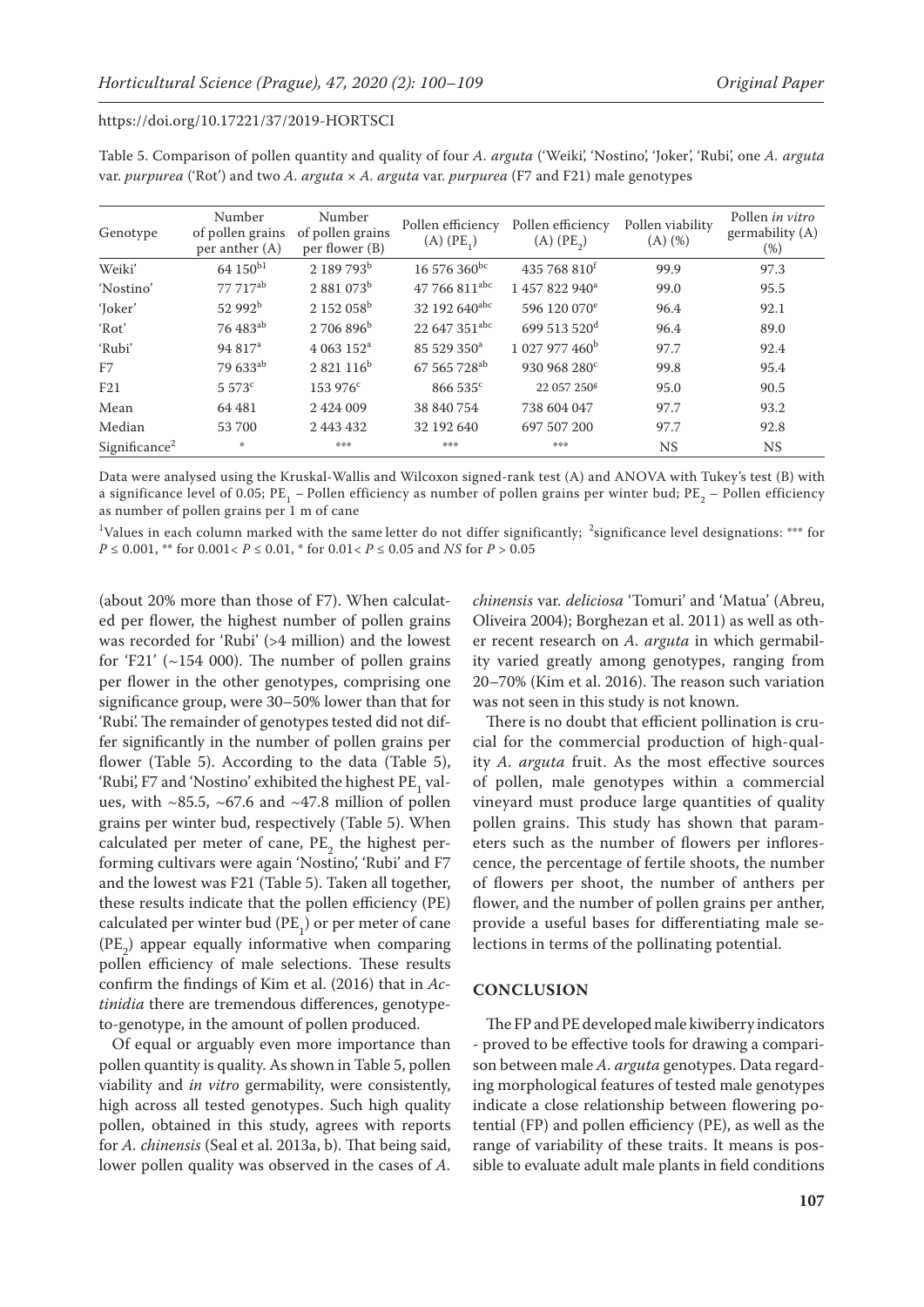using only FP method, which is simple to check and available without specialized equipment. However evaluation can be made only short time during vegetation, which is before and during flowering period. Then it is reasonable to look for vegetative morphological features correlated to flowering potential, which would allow to evaluate male plants regardless of the flowering period.

**Acknowledgement**: We thank to Mr. Konrad Gocman and Dr. Iago Hale for proof reading the manuscript and valuable remarks.

# **REFERENCES**

- Abreu I., Oliveira M. (2004): Fruit production in kiwifruit (*Actinidia deliciosa*) using preserved pollen. Australian Journal of Agricultural Research, 55: 565–569.
- Alexander M.P. (1969): Differential staining of aborted and nonaborted pollen. Stain Technology, 44: 117–122.
- Asakura I., Hoshino Y. (2016): Distribution, ploidy levels, and fruit characteristics of three *Actinidia* species native to Hokkaido, Japan. The Horticulture Journal, 85: 105–114.
- Asakura I., Hoshino Y. (2017): Endosperm-derived triploid plant regeneration in diploid *Actinidia kolomikta*, a coldhady kiwifruit relative. Scientia Horticulturae, 219: 53–59.
- Bieniasz M., Necas T., Dziedzic E., Ondrasek I., Pawłowska B. (2017): Evaluation of pollen quality and self-fertility in selected cultivars of Asian and European pears. Notulae Botanicae Horti Agrobotanici, 45: 375–382.
- Bogačiovienė S., Česonienė L., Ercisli S., Valatavičius A., Jakštys B., Šatkauskas S., Paulauskas A. (2019): Ploidy levels and genetic diversity of *Actinidia arguta* (Siebold & Zucc.) Planch. ex Miq., *A. kolomikta* (Rupr. & Maxim.) Maxim., *A. callosa* Lindl., and *A. melanandra* Franch., accessions. Genetic Resources and Crop Evolution, 66: 1107–1118.
- Borghezan M., Clauman A.D., Steinmacher D.A., Guerra M.P., Orth A.I. (2011): *In vi*tro viability and preservation of pollen kiwi (*Actinidia chinensis* var. *deliciosa* (A. Chev). Crop Breeding and Applied Biotechnology, 11: 338–344.
- Česonienė L., Viškelis P. (2007): Evaluation of fruiting potential and berry quality of kolomikta kiwi (*Actinidia kolomikta*). Scientific Works of the Lithuanian Institute of Horticulture and Lithuanian University of Agriculture. Sodininkystė ir Daržininkystė, 26: 31–39.
- Costa G., Testolin R., Vizzotto G. (1993): Kiwifruit pollination: An unbiased estimate of wind and bee contribution. New Zealand Journal of Crop and Horticultural Science, 21: 189–195.
- de Jong T.J., Batenburg J.C., Klinkhamer P.G.L. (2005): Distancedependent pollen limitation of seed set in some insectpollinated dioecious plants. Acta Oecologica, 28: 331–335.
- Ferguson A.R., Huang H. (2016): Cytology, ploidy, and ploidy manipulation. In: Testolin R., Huang H-W., Ferguson A.R. (eds): The Kiwifruit Genome, Compendium of Plant Genomes. Berlin, Heidelberg, Springer-Verlag: 55–64.
- Fraser L.G., McNeilage M. (2016): Reproductive Biology. In: Testolin R., Huang H-W., Fergusson A.R. (eds): The Kiwifruit Genome, Compendium of Plant Genomes. Berlin, Heidelberg, Springer-Verlag: 65–84.
- Gill M. (2014): Pollen storage and viability. International Journal of Botany and Research, 4: 1–18.
- Howpage D., Spooner-Hart R.N., Vithanage V. (2001): Influence of honey bee (*Apis mellifera*) on kiwifruit pollination and fruit quality under Australian conditions. New Zealand Journal of Crop and Horticultural Science, 29: 51–59.
- Jie Z., Thorp T.G. (1986): Morphology of nine pistillate and three staminate New Zealand clones of kiwifruit (*Actinidia deliciosa* (A. Chev.) C.F. Liang et A.R. Ferguson var. *deliciosa*). New Zealand Journal of Botany, 24: 589–613.
- Katakoa I., Mizugami T., Kim J.G., Beppu K., Fukuda T., Sugahara S., Tanaka K., Satoh H., Tozawa K. (2010): Ploidy variation of hardy kiwifruit (*Actinidia arguta*) resources and geographic distribution in Japan. Scientia Horticulturae, 124: 409–414.
- Kawagoe T., Suzuki N. (2004): Cryptic dioecy in *Actinidia polygama*: a test of the pollinator attraction hypothesis. Canadian Journal of Botany, 82: 214–218.
- Kim C-W., Kim S.H., Kim M-J., Park Y. (2014): Classification of genus *Actinidia* according to flower morphological characteristics. Journal of Apiculture, 29: 287–292.
- Kim J-H., Park Y., Kim S-H. (2016): Flowering time, amount of pollen and characteristics of pollen germination of *A. arguta* male flower. Journal of Apiculture, 31: 373–378.
- Latocha P. (2017a): MiniKiwi uprawa w warunkach Polski. Plantpress. (In Polish).
- Latocha P. (2017b): The nutritional and health benefits of kiwiberry (*Actinidia arguta*) – a Review. Plant Foods for Human Nutrition, 72: 325–334.
- Marcelletti S., Ferrante P., Pettriccione M., Firrao G., Scortichini M. (2011): *Pseudomonas syringae* pv. *actinidiae* draft genomes comparison reveal strain-specific features involved in adaptation and virulence to *Actinidia* species. Public Library of Science ONE 6(11), e27297.
- McNeilage M. (1991): Gender variation in *A. deliciosa*, the kiwifruit. Sexual Plant Reproduction, 4: 267–273.
- Mizugami T., Kim J., Beppu K., Fukuda T., Kataoka I. (2007): Observation of parthenocarpy in *Actinidia arguta* selection 'Issai'. Acta Horticulturae (ISHS), 753: 199–204.
- Sáez A., Negri P., Viel M., Aizen M.A. (2019): Pollination efficiency of artificial and bee pollination practices in kiwifruit. Scientia Horticulturae, 246: 1017–1021.
- Seal A.G., Dunn J.K., De Silva H.N., McGhie T.K., Lunken R.C.M. (2013a): Choice of pollen parent affects red flesh